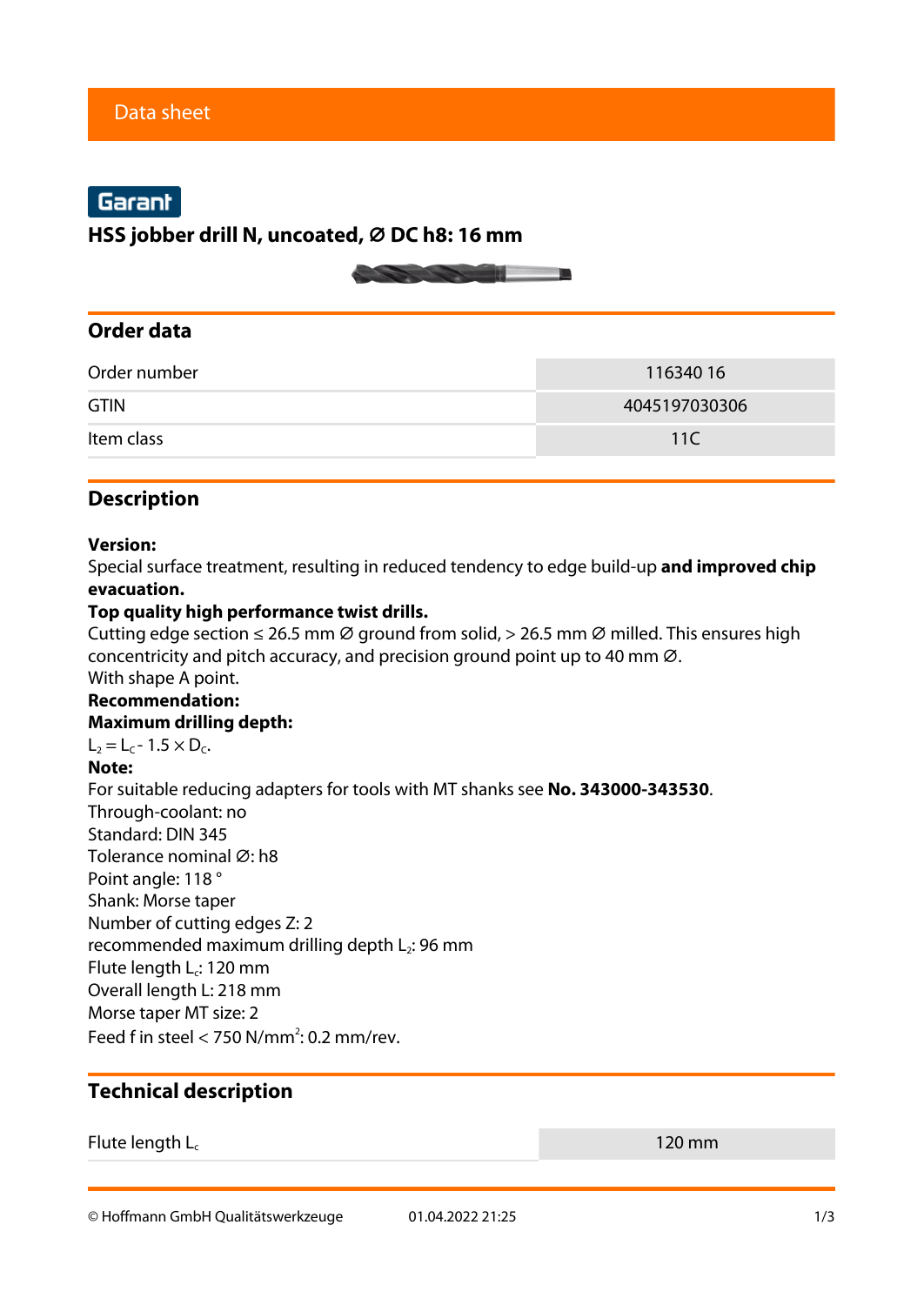# Data sheet

| Number of cutting edges Z                         | $\overline{2}$ |  |
|---------------------------------------------------|----------------|--|
| Nominal $\varnothing$ D <sub>c</sub>              | <b>16 mm</b>   |  |
| Feed f in steel < 750 $N/mm^2$                    | 0.2 mm/rev.    |  |
| Tolerance nominal Ø                               | h <sub>8</sub> |  |
| Overall length L                                  | 218 mm         |  |
| Morse taper MT size                               | $\overline{2}$ |  |
| Standard                                          | <b>DIN 345</b> |  |
| recommended maximum drilling depth L <sub>2</sub> | 96 mm          |  |
| Point angle                                       | 118°           |  |
| Shank                                             | Morse taper    |  |
| Coating                                           | uncoated       |  |
| <b>Tool material</b>                              | <b>HSS</b>     |  |
| <b>Type</b>                                       | $\mathsf{N}$   |  |
| Helix angle                                       | 20-30°         |  |
| Through-coolant                                   | no             |  |
| Colour ring                                       | without        |  |
| Type of product                                   | Jobber drill   |  |

# **User data**

|                               | <b>Suitability</b>                           | ${\bf V}_c$        | <b>ISO code</b> |
|-------------------------------|----------------------------------------------|--------------------|-----------------|
| Aluminium (short<br>chipping) | suitable only under<br>restricted conditions | $45 \text{ m/min}$ | N               |
| Steel < 500 $N/mm^2$          | suitable                                     | $40 \text{ m/min}$ | $\mathsf{P}$    |
| Steel < 750 $N/mm^2$          | suitable                                     | $30 \text{ m/min}$ | P               |
| Steel < 900 $N/mm^2$          | suitable                                     | 25 m/min           | P               |
| GG(G)                         | suitable                                     | $25 \text{ m/min}$ | K               |
| Oil                           | suitable                                     |                    |                 |
| wet maximum                   | suitable                                     |                    |                 |